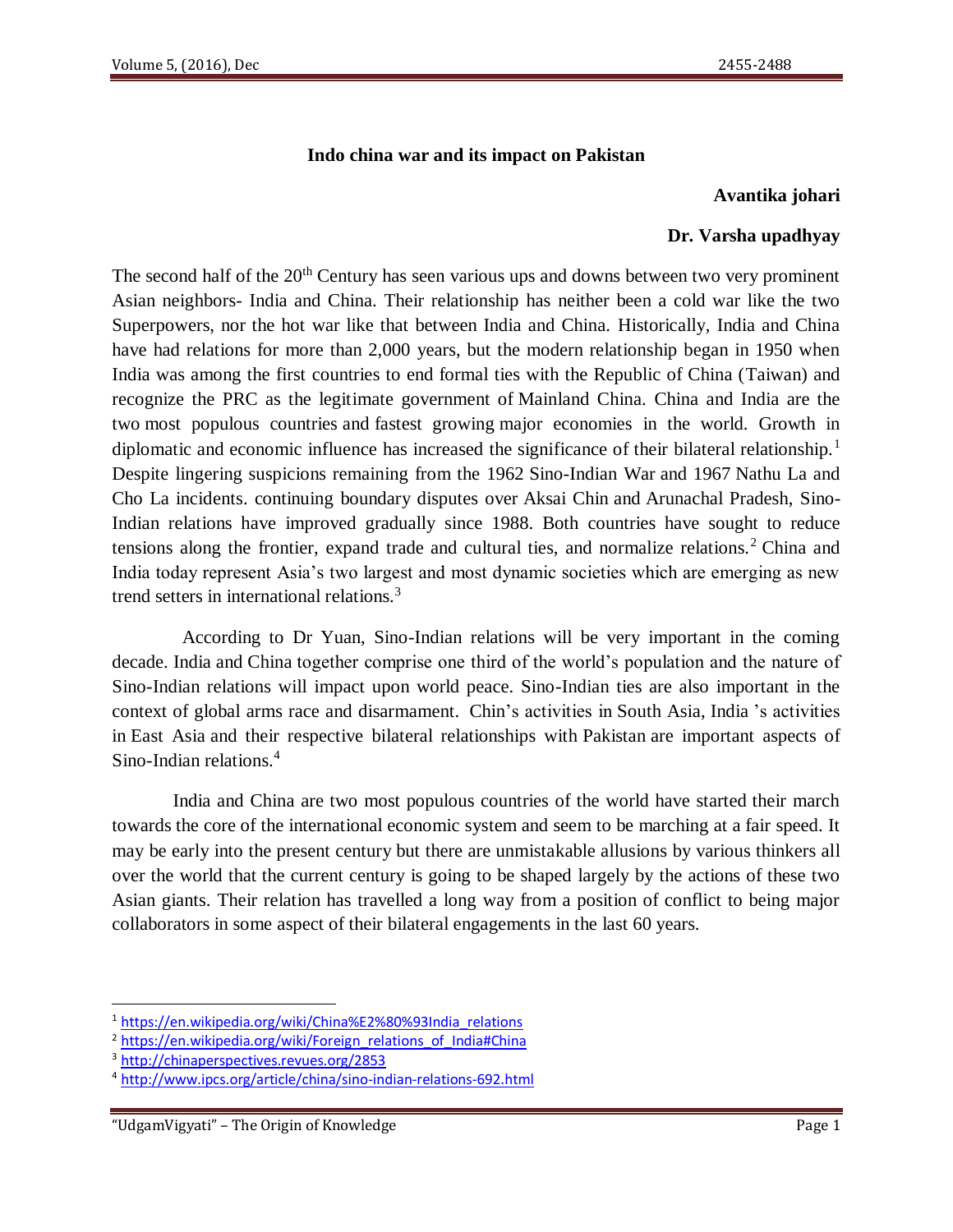Despite wholly unresolved territorial issues between the two most populous nations of the world, the recent visits of Chinese President Xi Jinping and Indian Prime Minister Narendra Modi have strengthened Sino-Indian ties and successfully jolted the economic stalemate by yielding business deals worth more than \$22 billion. There has also been a remarkable headway in the facilitation of investment opportunities for Indian companies in China.<sup>5</sup>

# **POINTS OF COOPERATION**

Following are some of the important points of cooperation between India and China:

- **Political Cooperation**: Political Cooperation between both the countries is based on The Panchsheel Treaty or the Five Principles of Peaceful Coexistence which was based on Pt. Nehru's vision of 'Resurgent India'.
- **Economic Collaboration:** The pace of economic trade and relations between the two countries has attained new dimensions in recent years and during 2006 the Sino-Indian trade has registered an increase of more than 40 percent and is about to touch the \$20 billion mark, compared to below \$1 billion in 1994. Both sides have fixed a target of \$ 40 billion in bilateral trade by 2010. China is engaged in building roads along its borders with India in order to enhance border trade and for opening of many more custom posts.<sup>6</sup> In 2004, India was among China's top 20 trading partners, fifteenth in imports, and eighteenth in exports. China was a much more important trade partner for India in 2004, ranking in the top five, second in imports, and third in exports.<sup>7</sup> Both India and China are the founding members of BRICS and the BRICS bank. India's trade with China in 2000- 01 was \$2 billion, in 2013-14 it was \$65.86 billion, and in 2015 it reached up to \$100 billion. India is largest trading partner of China. Both states term their trade relationship as "South to South Trade" and both have set a target of \$100 billion by 2015.
- **Strategic Reconciliation:** During Modi's 2015 visit to China, the strategic agreements signed were; Cooperation between Foreign Ministry and Central Committee of Communist Party of China (CCCPC). The joint military exercises were held between military forces of both states in 2007, 2008 and 2013. There is also a series of joint Strategic Economic Dialogues (SED) between both the states; the  $1<sup>st</sup>$  SED was held in 2011,  $2<sup>nd</sup>$  in 2012 and  $3<sup>rd</sup>$  in 2014. Both states have regular ministerial-level exchanges. China plans to participate in expected Indian nuclear projects worth \$150 billion. Both have signed a "Protocol on Modalities for the implementation of CBMs in the Military Field along the LAC" in China-India border areas. Both the countries condemn terrorism in any form.<sup>8</sup>

<sup>5</sup> <https://www.dk.com/in/explore/indian-content/china-and-india-economic-cooperation-and-exchange/>

<sup>6</sup> <http://www.indiandefencereview.com/news/sino-india-relations/>

<sup>&</sup>lt;sup>7</sup> <http://prasad.dyson.cornell.edu/doc/books/13India-ChinaEconomicCooperation.pdf>

<sup>8</sup> <http://www.ipripak.org/improvement-in-china-india-relations-impact-on-pakistan/#sthash.fgcvs3Ju.dpbs>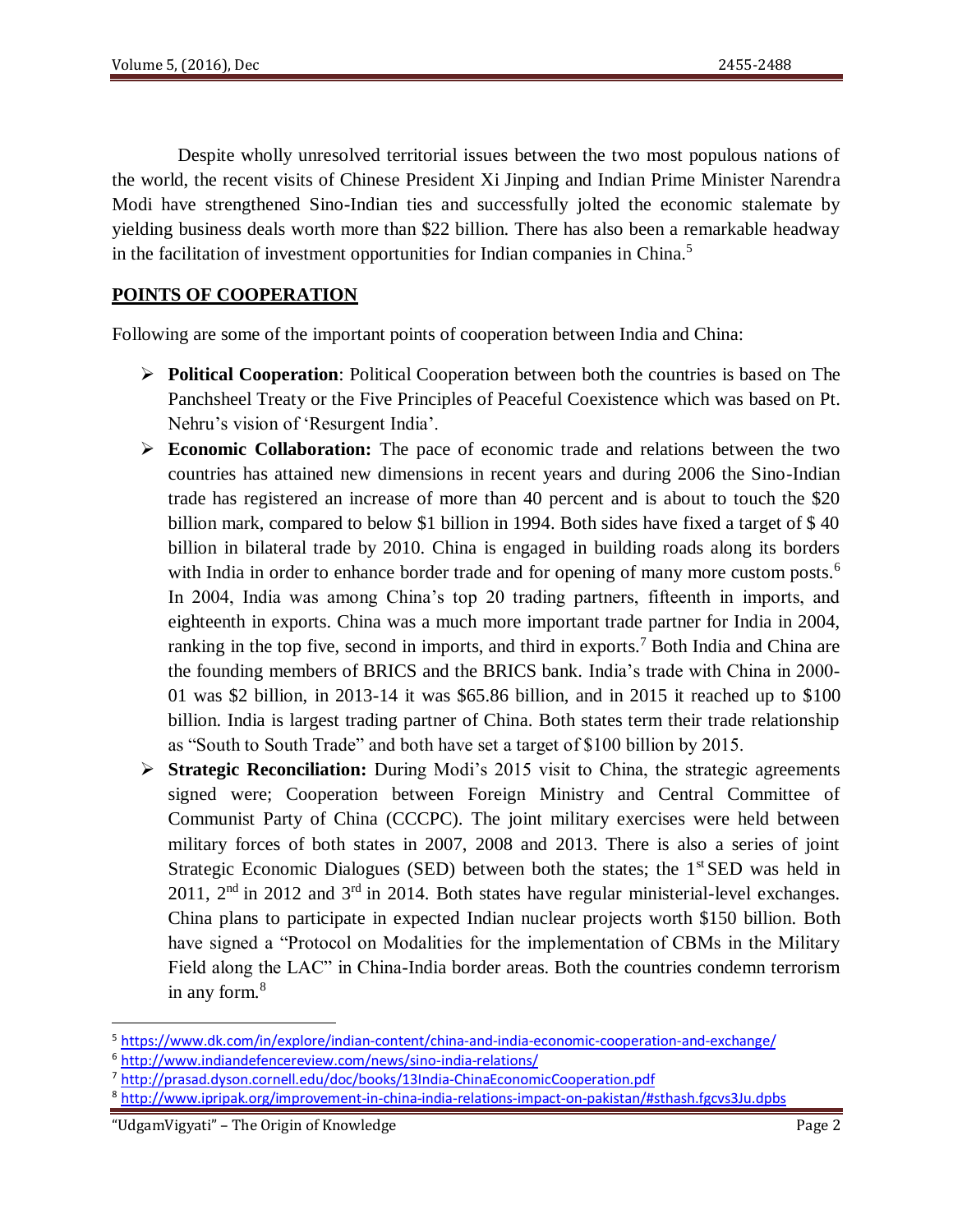**Social Association:** Various MoU's were signed between ICCR and Fudan University during Prime Minister Modi's visit of China for establishment of centre for Gandhian studies, on education exchange programme, for Mandarin as a foreign language from 2011, and on climate change. During the Climate Talks in Paris in the year 2014 The Indian Climate Minister backed China's assertions that "historical emissions of developed countries as laid down in the Conventions should be the basis for differentiation."

# **POINTS OF CONFLICT:**

- **Tibet and Dalai Lama:** Despite booming two-way trade, strategic discord and rivalry between China and India is sharpening. At the core of their divide is Tibet, an issue that fuels territorial disputes, border tensions and water feuds. <sup>9</sup> **The biggest bone of contention is Tibet & Dalai Lama.** This led to the first ever war between these two nations. China is very sensitive about the territorial sovereignty and having Dalai Lama run a shadow government in India has historically been a major irritator for them.<sup>10</sup>
- **Chinese String of Pearls:** Among the main concerns of India in the past decade is the growing geo-political influence of China in the Indian Ocean. Known as the String of Pearls, it involves the build out of business ports in various countries as part of its new "Silk Route". The route, which China claims as an important trade corridor, extends from its naval base in Hainan Island (South China Sea) to Bagamayo in Tanzania, Africa, with several of the ports encircling mainland India. These include Hambantota (Sri Lanka), Gwadar (Pakistan), Chittagong (Bangladesh) and Marao Atoll (Maldives).<sup>11</sup> It can be said that this action of China is creating a security dilemma between India and China in the Indian Ocean.
- **Water Dispute:** The Brahmaputra which originates in Tibet (as Tsangpo) acts as the major water source in the North- East region of India, especially in irrigation and industry. China believes in absolute and unshared use of those resources which originate from its soil. In early 2003, scientists from the China Water Conservancy and Hydropower Planning and Designing Institute organized a feasibility study for a major hydropower project along the section of the Brahmaputra River which flows

<sup>9</sup> [https://www.forbes.com/sites/brahmachellaney/2014/11/27/why-tibet-remains-the-core-issue-in-china-india](https://www.forbes.com/sites/brahmachellaney/2014/11/27/why-tibet-remains-the-core-issue-in-china-india-relations/#1c81d07758a0)[relations/#1c81d07758a0](https://www.forbes.com/sites/brahmachellaney/2014/11/27/why-tibet-remains-the-core-issue-in-china-india-relations/#1c81d07758a0)

<sup>10</sup> <https://www.quora.com/What-are-the-main-conflicts-between-India-and-China>

<sup>11</sup> [http://www.livemint.com/Politics/PsdTIEaclnM6EkEMUrMGDP/Seven-flashpoints-between-India-and-](http://www.livemint.com/Politics/PsdTIEaclnM6EkEMUrMGDP/Seven-flashpoints-between-India-and-China.html)[China.html](http://www.livemint.com/Politics/PsdTIEaclnM6EkEMUrMGDP/Seven-flashpoints-between-India-and-China.html)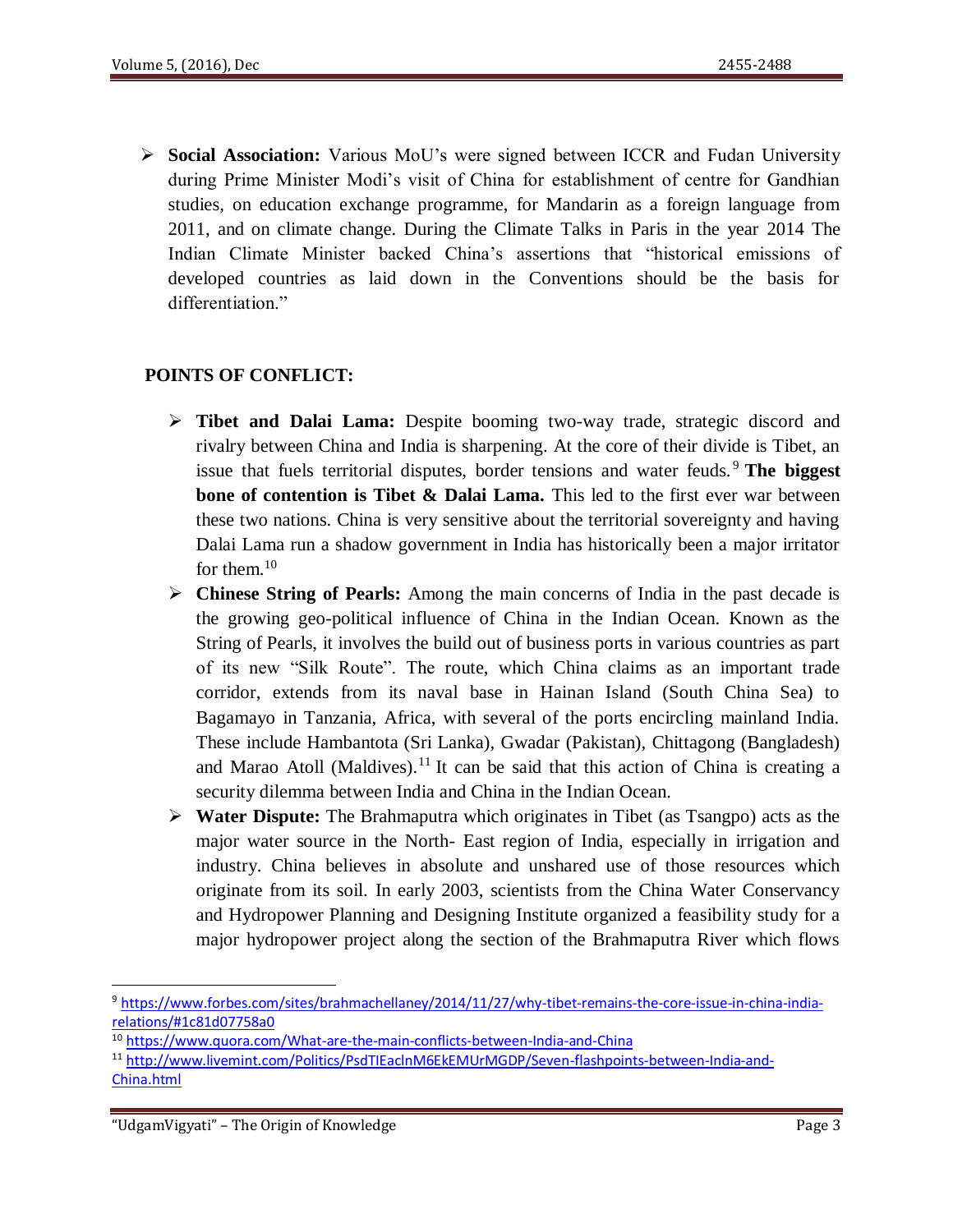through China. This section of the river, which later flows into India and Bangladesh, has a water energy reserve of about 68 million kilowatt, or 1/10th of the national total. If successful, this project would divert 200 billion cubic meters of water annually to the Yellow River. Although highly beneficial for Chinese interests, the effects on India and Bangladesh will be devastating. Environmental experts report that roughly 60% of the total water flow will fall drastically if China is successful in constructing this dam on the Brahmaputra.<sup>12</sup> Thus India plans to build around 25 hydropower projects before China completes it project.

- **Stapled Visas:** There has been a practice by China to issue stapled visas to the Indian Citizens of Arunanchal Pradesh and Jammu and Kashmir. This has been a debatable topic between these two nations. When the stamps of the country you are visiting, not placed on the passport, but on pages staple to it is called Stapled Visas. When the visitor leaves the country, his visa and entry and exit stamps are torn out, leaving no record on his passport. Stapled Visa is issued between countries which are hostile to each other.<sup>13</sup> India states that this act by China questions the Sovereignty and Territorial Integrity of India.
- **Border Incursions:** An immediate repercussion of various undetermined territorial claims between the two nations, India's view is that China is occupying 38,000 sq km of its territory in Aksai Chin, while China asserts 90,000 sq km in Arunachal Pradesh as a part of its own territory. Both countries have been strengthening their military presence along the Line of Actual Control (LAC). While China has deployed close to 300,000 troops (13 full 'Border Defence Regiments') India has deployed around 120,000 troops in the Eastern Sector.<sup>14</sup> There are around 200-300 Chinese incursions within Indian Borders every year.
- **Trade Imbalance:** India and China formally resumed their trade relations since 1978. India exports raw materials to China and imports finished products. These Chinese products have invaded the Indian markets in various sectors like toys, consumer electronics, even firecrackers. This has affected India's own manufacturing sector.

### **IMPACT ON PAKISTAN:**

 China and Pakistan historically have enjoyed long standing, versatile and cordial relations. From the very beginning, in 1955, when the then Prime Minister Chaudary Muhammad

<sup>12</sup> <http://indochina102.blogspot.in/>

<sup>13</sup> <http://www.oneindia.com/feature/things-need-know-about-stapled-visa-1747720.html>

<sup>14</sup> [http://www.livemint.com/Politics/PsdTIEaclnM6EkEMUrMGDP/Seven-flashpoints-between-India-and-](http://www.livemint.com/Politics/PsdTIEaclnM6EkEMUrMGDP/Seven-flashpoints-between-India-and-China.html)[China.html](http://www.livemint.com/Politics/PsdTIEaclnM6EkEMUrMGDP/Seven-flashpoints-between-India-and-China.html)

<sup>&</sup>quot;UdgamVigyati" – The Origin of Knowledge Page 4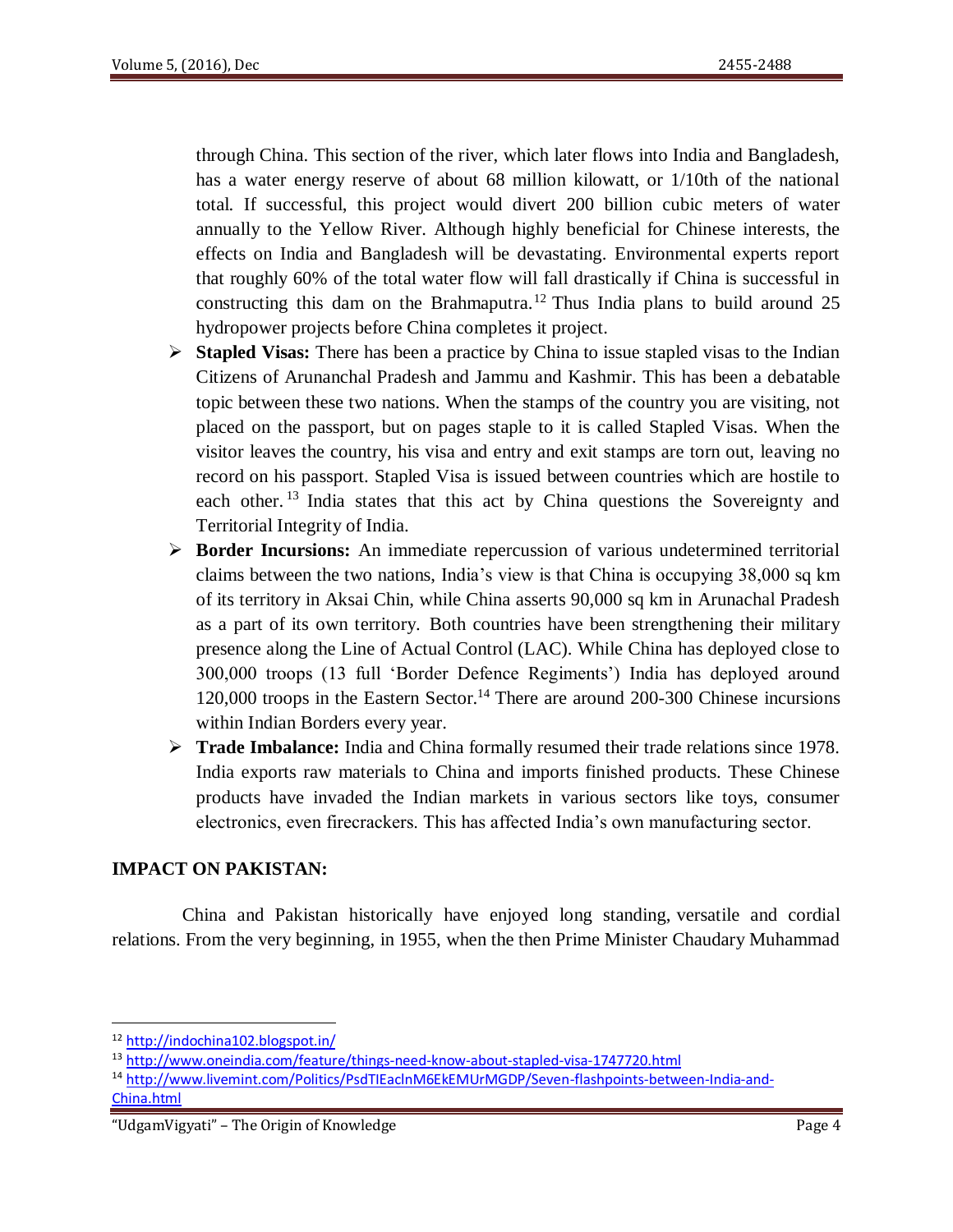Ali and his Chinese counterpart Zhou Enlai consolidated their support on mutual understanding, the relationship between the two countries have remained 'tested by adversity'.<sup>15</sup>

China and Pakistan share amiable and friendly relations with each other. Pakistan had been a close associate of China throughout the cold war in coping with India and the Erstwhile Soviet Union. As a result of this association, Pakistan also benefitted in many ways, viz, China helped Pakistan in improving its security, provided Pakistan with weaponry and also adopted Pro-Pakistan view on Kashmir issue during the 1965 Indo- China war.

 After the normalization of China- Soviet and China- India relations the China- Pakistan relation has lost its cardinal meaning. From the early 1990s China gradually took an unbiased position on the Kashmir issue. China positively described Kashmir as a bilateral dispute between India and Pakistan and urged both sides to resolve it through dialogue. China's economic focus and its utmost priority is economic growth. China sees Pakistan in terms of its economic interests. China currently is the world's second-largest consumer of oil. Apart from the significance of Pakistan's strategic location, the Gwadar port situated in Balochistan has reinvented Pakistan's regional significance as an energy corridor for China. China's enthusiasm about the Gwadar port and its immense technical assistance to Pakistan is one such example of this economic co-operation between the two countries. China attaches a strategic value to the Gwadar port, which for China is no lesser than that of the Karakoram highway because the port will provide China with the closest access point to the Persian Gulf.

 China is sensitive about the growing role of the US in the region and the US leaning towards India in the Asian continent. To counter this, China perceives Pakistan a best ally. Pakistan has always advocated full diplomatic support in favour of China over Tibet and Taiwan. Pakistan had also supported China to get permanent membership of the United Nations Security Council (UNSC).<sup>16</sup>

 After the end of the Cold War, China's South Asian policy is to develop friendly relations with both India and Pakistan simultaneously and separately. Pakistan has no longer been a factor in the improvement of the Sino-Indian relations. Having close relationship with Islamabad is in the vital interests of China. It will help to curb the threat posed by Muslim secessionists and religious extremists in Xinjiang-Uighur Autonomous Region, as well as developing good relations with other Muslim countries. Some Indian scholars argue that as long as China having

 $\overline{a}$ 

<sup>15</sup> <http://blogs.tribune.com.pk/story/14568/will-china-india-relations-dent-pak-china-relations/>

<sup>16</sup> [http://www.idsa.in/idsacomments/deal-with-china-india-needs-to-return-to-strategic](http://www.idsa.in/idsacomments/deal-with-china-india-needs-to-return-to-strategic-fundamentals_pstobdan_210317)[fundamentals\\_pstobdan\\_210317](http://www.idsa.in/idsacomments/deal-with-china-india-needs-to-return-to-strategic-fundamentals_pstobdan_210317)

<sup>&</sup>quot;UdgamVigyati" – The Origin of Knowledge Page 5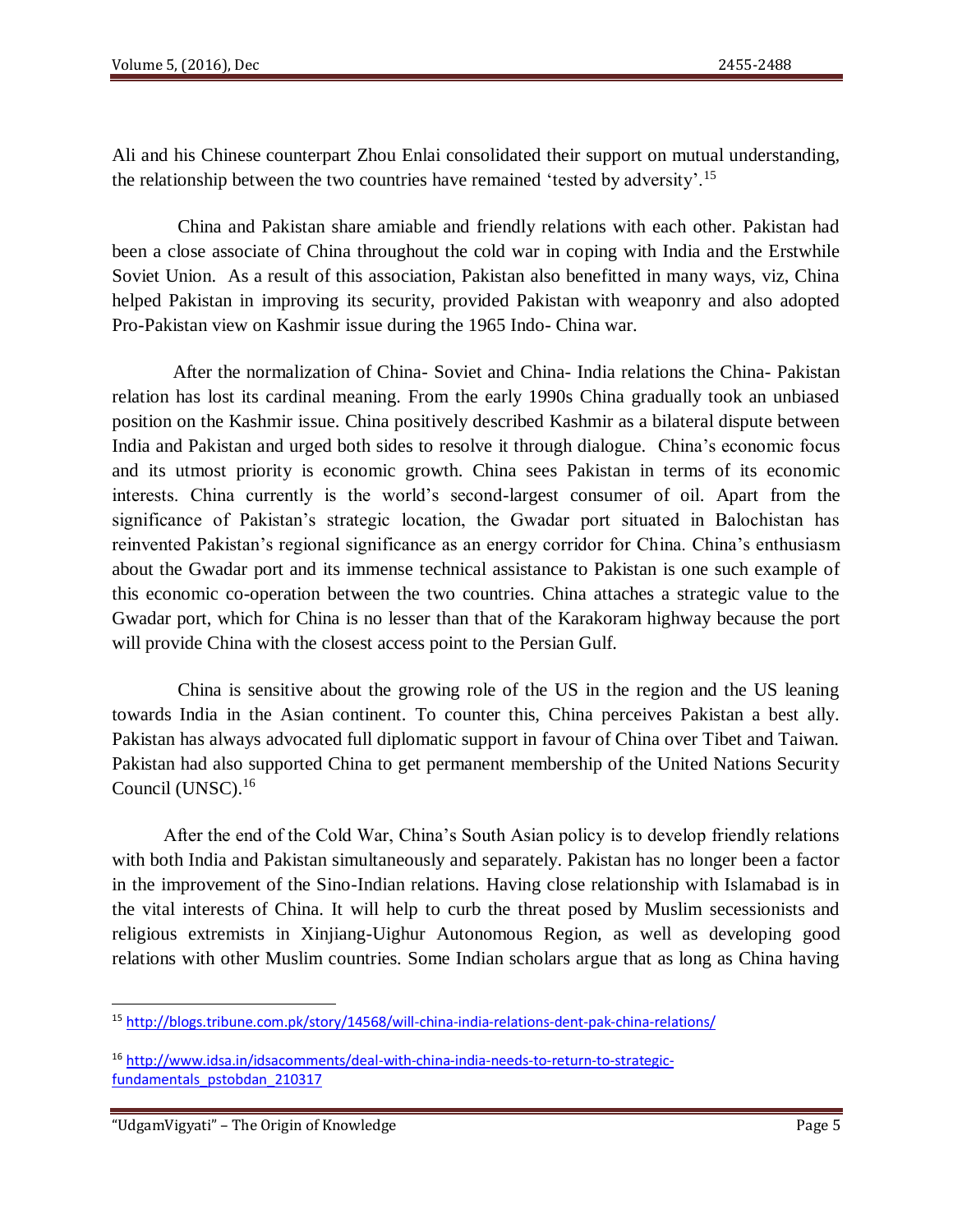close relations with Pakistan, there will be little hope for improving Sino-Indian relations. India should give up the idea that the enemy's fiend is an enemy. To have a normalized relationship with Pakistan is decisively depends on India itself. It is hard to imagine that an abandoned or an isolated Pakistan is willing to have normalized relations with India or is really in India's interests. China, which even has a stake in South Asia's peace stability and prosperity, sincerely hopes India and Pakistan could end their hostilities and resolve all the disputes through dialogue. Actually, China is now a positive and constructive factor in the India-Pakistan relations. Friendly Sino-Pakistan and Sino-Indian relations could facilitate and promote the normalization process between India and Pakistan. This is just like today's Russia, which established good relations with both China and India, is no longer an obstacle in the development of Sino-Indian relations as it once was during the Cold War period.

Some of the positive and negative implications for Pakistan are as follows.

# **Positive Implications**

- Cooperation between China and India could help Pakistan in resolving its disputes with India since cooperation and dependence in the region will enhance mutual trust.
- In view of growing India-US relations as a consequence of US President Barack Obama's India visit in January, 2015, as indicated by the visit of Chief of Army Staff Raheel Sharif to China in January Pakistan China also progressing at faster pace.
- Chinese String of Pearls strategy will have strategic and economic benefits for Pakistan because of development of Gawadar and Pak-China Economic Corridor and Maritime Silk Route.

# **Negative Implications**

- Indian textile and agricultural exports to China might negatively impact Pakistan's exports to China.
- If China decides to supports India in the United Nations Security Council and India secures a seat, it becoming a permanent member would make India more arrogant and it will become impossible for Pakistan to resolve the Kashmir and other disputes with India in a just manner.<sup>17</sup>

<sup>17</sup> <http://www.ipripak.org/improvement-in-china-india-relations-impact-on-pakistan/#sthash.fgcvs3Ju.dpbs>